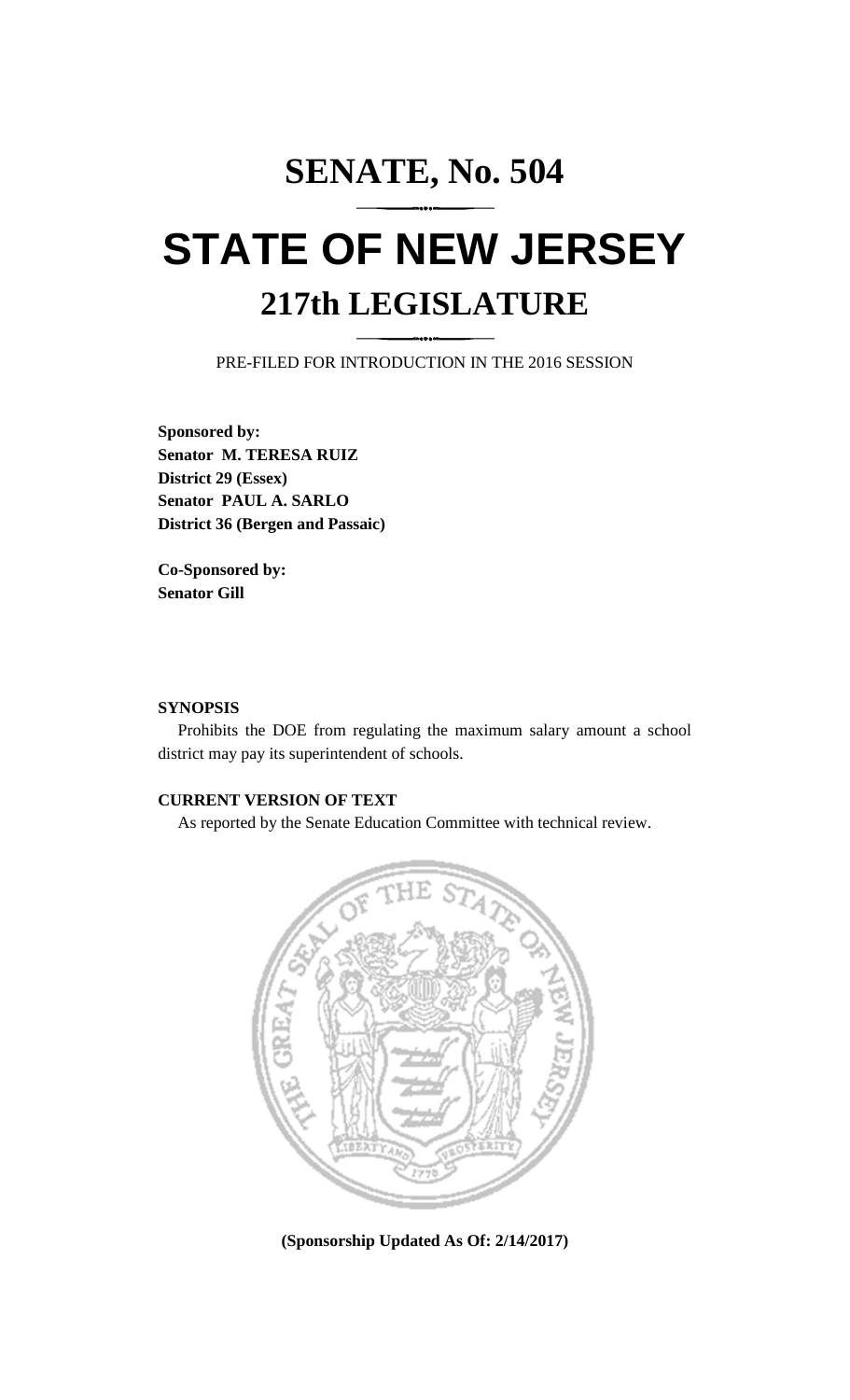$\mathcal{D}_{\mathcal{L}}$ 

 **AN ACT** concerning superintendents of schools, amending N.J.S.18A:7-8, and supplementing chapter 17 of Title 18A of the New Jersey Statutes. **BE IT ENACTED** *by the Senate and General Assembly of the State of New Jersey:* 8 1. N.J.S.18A:7-8 is amended to read as follows: 18A:7-8. Each executive county superintendent shall: a. Visit and examine from time to time all of the schools under his general supervision and exercise general supervision over them in accordance with the rules prescribed from time to time by the State board; b. Keep himself informed as to the management, methods of instruction and discipline and the courses of study and textbooks in use, the condition of the school libraries, and the condition of the real and personal property, particularly in respect to the construction, heating, ventilation and lighting of school buildings, in the local districts under his general supervision, and make recommendations in connection therewith; c. Advise with and counsel the boards of education of the local districts under his general supervision and of any other district of the county when so requested, in relation to the performance of their duties; d. Promote administrative and operational efficiencies and cost savings within the school districts in the county while ensuring that the districts provide a thorough and efficient system of education; e. Based on standards adopted by the commissioner, recommend to the commissioner, who is hereby granted the authority to effectuate those recommendations, that certain school districts be required to enter arrangements with one or more other school districts or educational services commissions for the consolidation of the district's administrative services; f. Recommend to the commissioner the elimination of laws the executive county superintendent determines to be unnecessary State education mandates, other than the categories of laws set forth in section 3 of P.L.1996, c.24 (C.52:13H-3); g. Eliminate districts located in the county that are not operating schools on the effective date of P.L.2009, c.78 (C.18A:8- 43 et al.), in accordance with a plan and schedule included in the plan submitted to and approved by the commissioner; h. No later than three years following the effective date of sections 42 to 58 of P.L.2007, c.63 (C.18A:7-11 et al.), recommend to the commissioner a school district consolidation plan to eliminate all districts, other than county-based districts and other than

**EXPLANATION – Matter enclosed in bold-faced brackets [thus] in the above bill is not enacted and is intended to be omitted in the law.**

**Matter underlined thus is new matter.**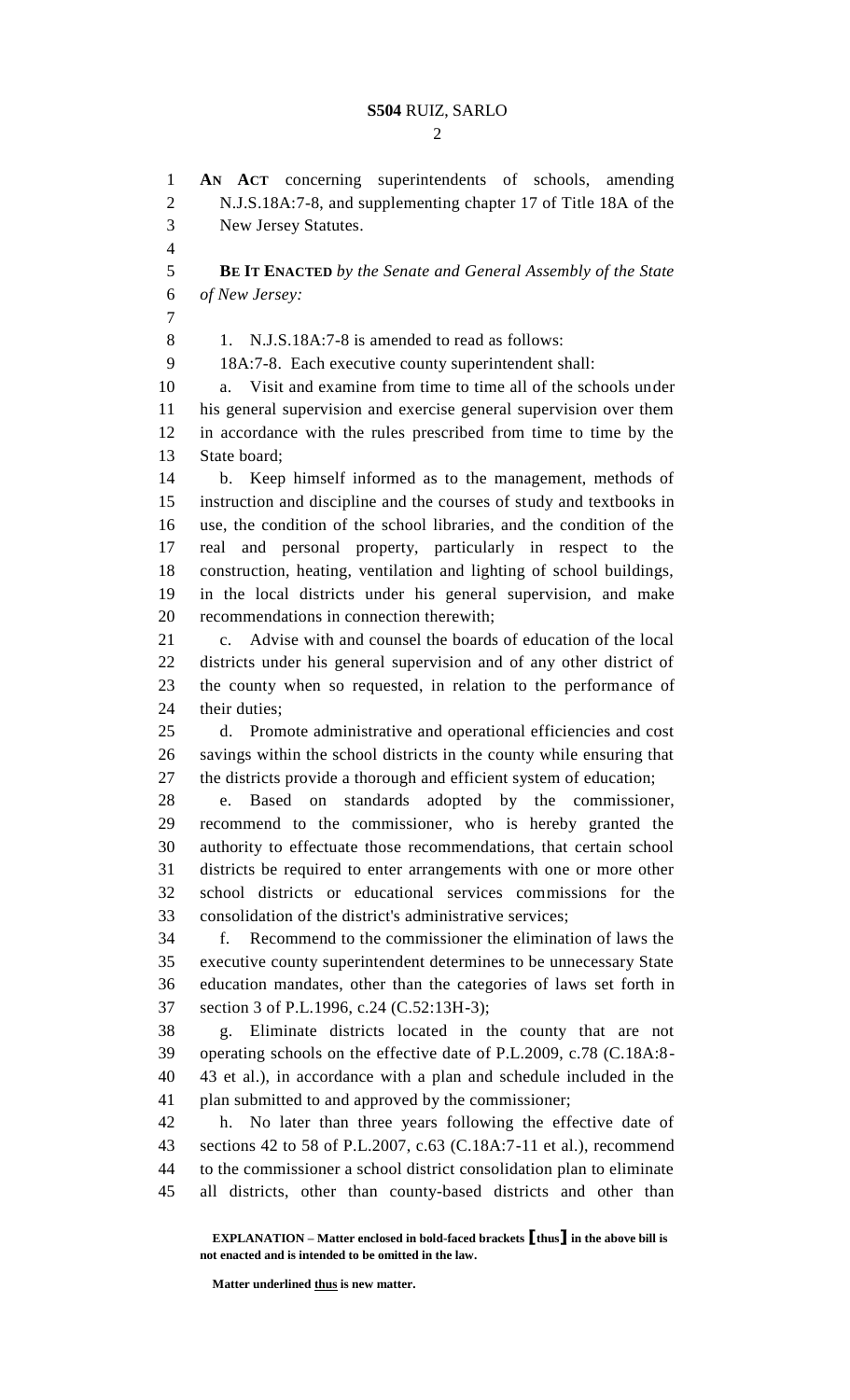preschool or kindergarten through grade 12 districts in the county, through the establishment or enlargement of regional school districts. After the approval of the plan by the commissioner, the executive county superintendent shall require each board of education covered by a proposal in the plan to conduct a special school election, at a time to be determined by the executive county superintendent, and submit thereat the question whether or not the executive county superintendent's proposal for the regionalization of the school district shall be adopted. The question shall be deemed adopted if it receives a vote in accordance with the provisions of N.J.S.18A:13-5. If the question is adopted by the voters, then the regional district shall be established or enlarged in accordance with chapter 13 of Title 18A of the New Jersey Statutes; i. Promote coordination and regionalization of pupil transportation services through means such as reviewing bus routes and schedules of school districts and nonpublic schools within the county;

18 i. Review and approve **[**, according to standards adopted by the commissioner,**]** all employment contracts for superintendents of schools, assistant superintendents of schools, and school business administrators in school districts within the county, prior to the execution of those contracts. The review and approval of the employment contracts shall be according to standards adopted by the commissioner, provided that the standards shall not include maximum salary amounts for superintendents of schools;

 k. Request the commissioner to order a forensic audit and to select an auditor for any school district in the county upon the determination by the executive county superintendent, according to standards adopted by the commissioner, that the accounting practices in the district necessitate such an audit;

 l. Review all school budgets of the school districts within the county, and may, pursuant to section 5 of P.L.1996, c.138 (C.18A:7F-5), disapprove a portion of a school district's proposed budget if he determines that the district has not implemented all potential efficiencies in the administrative operations of the district or if he determines that the budget includes excessive non- instructional expenses. If the executive county superintendent disapproves a portion of the school district's budget pursuant to this paragraph, the school district shall deduct the disapproved amounts from the budget prior to publication of the budget, and during the budget year the school district shall not transfer funds back into those accounts;

 m. Permit a district to submit to the voters a separate proposal or proposals for additional funds pursuant to paragraph (9) of subsection d. of section 5 of P.L.1996, c.138 (C.18A:7F-5), only if: (1) the district provides the executive county superintendent with written documentation that the district has made efforts to enter into shared arrangements with other districts, municipalities, counties,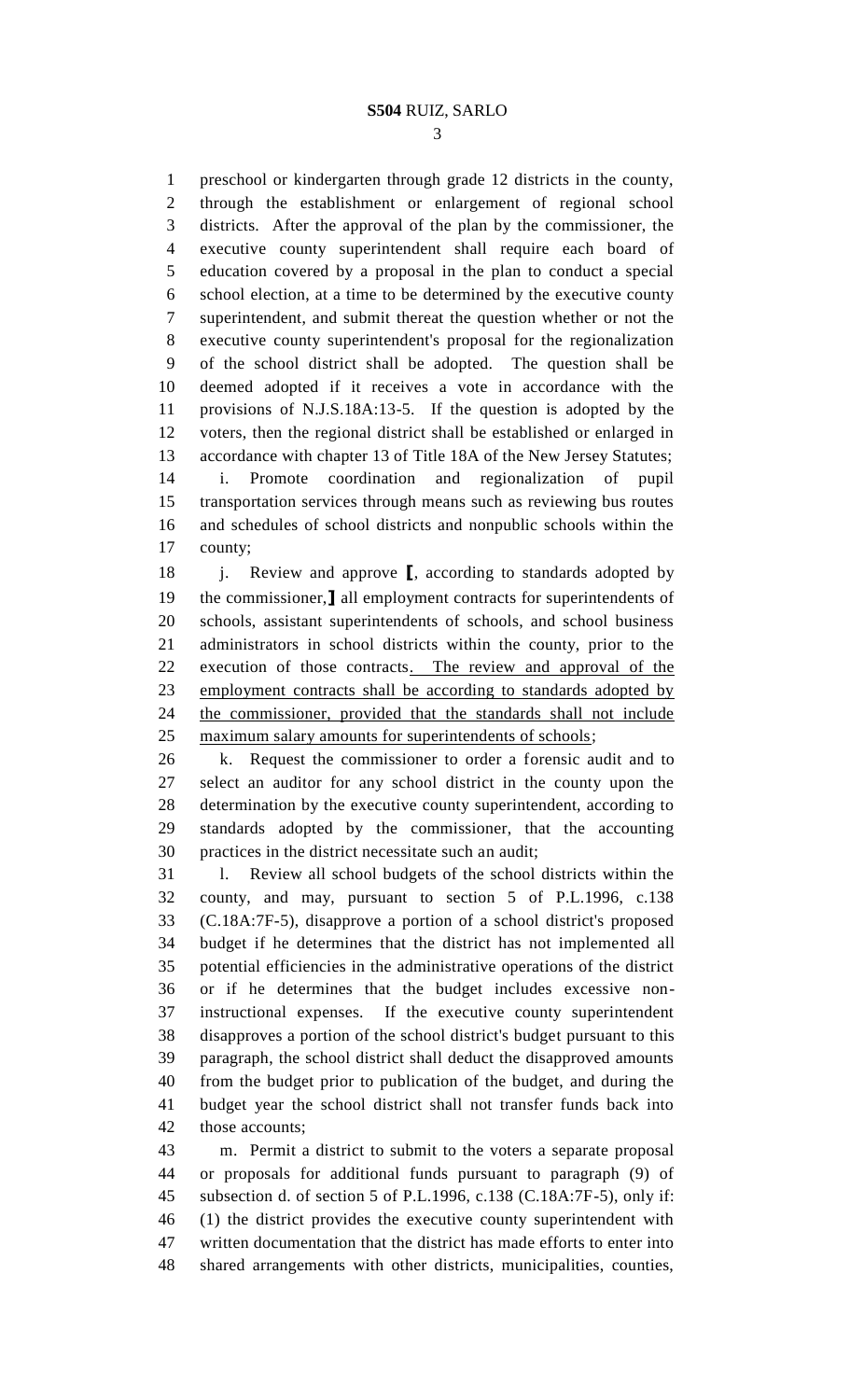and other units of local government for the provision of administrative, business, purchasing, public and nonpublic transportation, and other required school district services; (2) the district certifies and provides written documentation that the district participates in on-going shared arrangements; or (3) the district certifies and provides written documentation that entering such shared arrangements would not result in cost savings or would result in additional expenses for the district;

 n. Promote cooperative purchasing within the county of textbooks and other instructional materials;

 o. Coordinate with the Department of Education to maintain a real time Statewide and district-wide database that tracks the types and capacity of special education programs being implemented by each district and the number of students enrolled in each program to identify program availability and needs;

 p. Coordinate with the Department of Education to maintain a Statewide and district-wide list of all special education students served in out-of-district programs and a list of all public and private entities approved to receive special education students that includes pertinent information such as audit results and tuition charges;

 q. Serve as a referral source for districts that do not have appropriate in-district programs for special education students and provide those districts with information on placement options in other school districts;

 r. Conduct regional planning and identification of program needs for the development of in-district special education programs; s. Serve as a liaison to facilitate shared special education services within the county including, but not limited to direct services, personnel development, and technical assistance;

 t. Work with districts to develop in-district special education programs and services including providing training in inclusive education, positive behavior supports, transition to adult life, and parent-professional collaboration;

 u. Provide assistance to districts in budgetary planning for resource realignment and reallocation to direct special education resources into the classroom;

 v. Report on a regular basis to the commissioner on progress in achieving the goal of increasing the number of special education students educated in appropriate programs with non-disabled students;

 w. Render a report to the commissioner annually on or before September 1, in the manner and form prescribed by him, of such matters relating to the schools under his jurisdiction as the commissioner shall require; and

x. Perform such other duties as shall be prescribed by law.

 Any budgetary action of the executive county superintendent under this section may be appealed directly to the commissioner, who shall render a decision within 15 days of the receipt of the